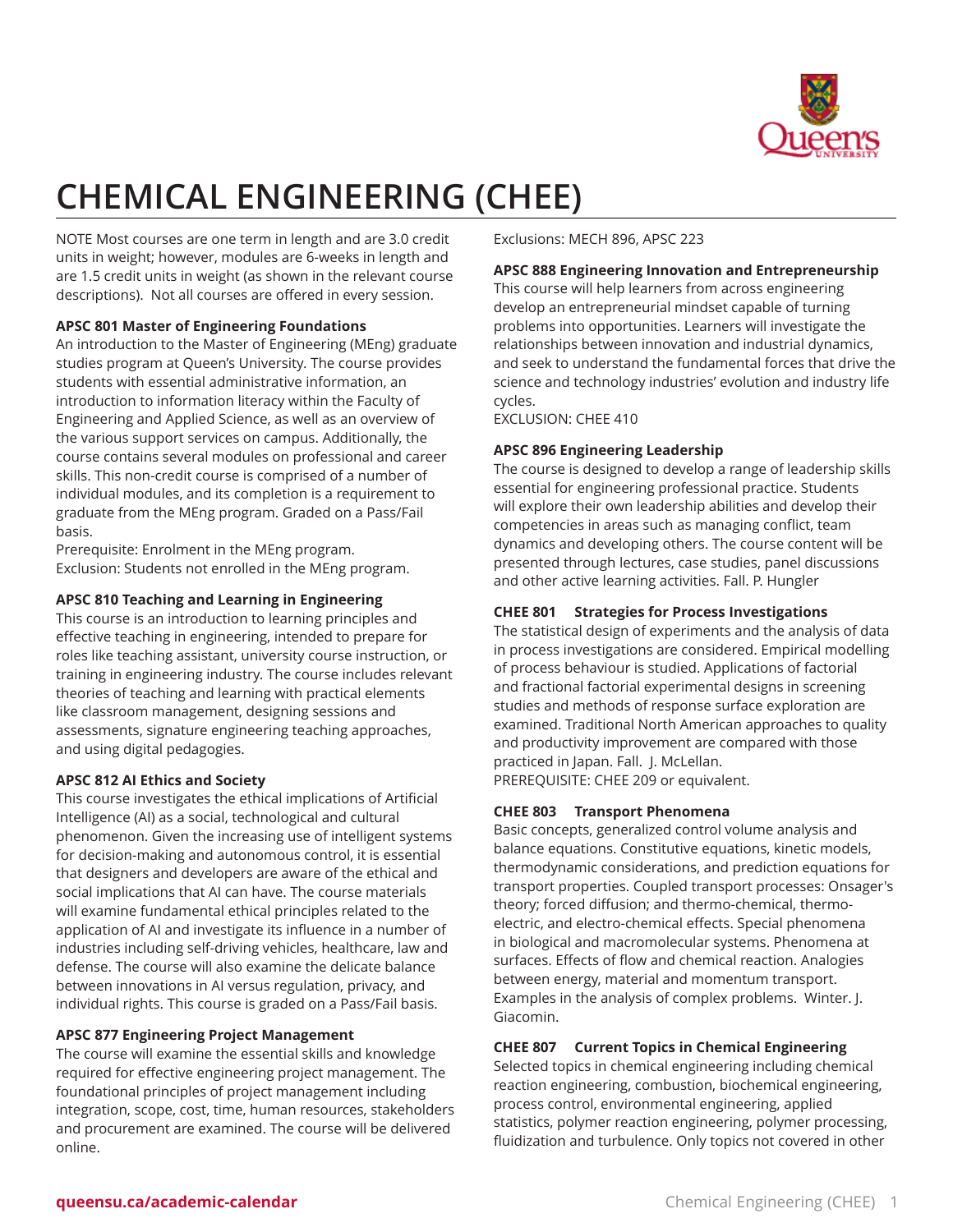

graduate courses will be included. Topics will vary depending on the instructor(s).

PREREQUISITE: Permission of the Instructor.

## **CHEE 810 Fuel Cell Systems: Design and Analysis**

This course will examine the design of fuel cell systems for a variety of applications ranging from large multimegawatt stationary power systems to milliwatt scale portable electronics systems. Examples will be drawn from actual demonstration and pre-commercial prototype systems operating on a range of fuels including conventional hydrocarbons with integrated external fuel processing subsystems, anaerobic digester gas with external cleanup and preprocessing, natural gas fuelled systems with direct and indirect reforming, direct methanol fuel cells and hydrogen fuel cells. The design of combined heat and power systems (CHP) for large scale industrial applications and for small-scale residential applications will also be examined. In each of these case studies the impact of system configuration and individual component performance on efficiency will be examined and strategies for optimizing performance and minimizing complexity will be developed. In addition the effect of system design on greenhouse gas emissions will be considered. The course will consist of three design projects of increasing complexity and a final examination. Students will be expected to give a presentation on their final design project.

## **CHEE 811 Mathematical Modeling of Chemical Processes**

The steps that are required to build comprehensive mathematical models are examined. These steps include: definition of the intended model use and user requirements; formulation of model equations; determination of model parameters from correlations and experimental data; parameter sensitivity and estimability analysis; solution of model equations using numerical techniques; model validation; and potential model applications. While the focus is on the development of fundamental models, empirical modeling techniques are also discussed. Process examples are selected from: reactive distillation, polymerization, bioreactors, heat exchangers, and fuel cells. Students complete a mathematical modeling project related to their research interests.

PREREQUISITE: Permission of the Instructor.

## **CHEE 820 Topics in Advanced Process Control**

Researchers at Queen's and visiting professors will present selected topics in advanced process control, including control of distributed parameter systems, control of bioprocesses, control of polymer reactors, and hybrid systems. PREREQUISITE: Permission of the Instructor.

**CHEE 821 Process Control II**

This is a second course in process control techniques. Topics covered will include: frequency response methods for stability analysis and controller design, deadtime compensation (e.g., Smith predictor), feedforward/ cascade control, the Internal Model Control formulation, introduction to multivariable control, and interaction analysis using the concept of relative gain. Specific applications to chemical processes will be presented. (Offered jointly with CHEE 434, with additional lectures and assignments.) Winter. M. Guay PREREQUISITE: CHEE 319 or permission of the instructor.

## **CHEE 822 Model-Based Control**

The course focuses on the use of explicit process models for multi-variable controller design. Linear and nonlinear control approaches are discussed in both discrete and continuous time formulations. Stability, performance and robustness issues are addressed. The role of observers for state estimation is considered.

PREREQUISITE: CHEE 319 and CHEE 821 or equivalent.

## **CHEE 827 System Optimization**

A survey of optimization problems is made and mathematical procedures for their solutions are discussed. Comparisons of optimization techniques for various classes of problems are made using industrial examples and computer studies. Both linear and nonlinear programming methods are studied. Topics include the role of optimization, definitions of objective functions and constraints, conditions for existence of an optimum; one-dimensional strategies; analytical procedures for unconstrained and constrained multi-dimensional problems, numerical procedures for unconstrained and constrained multidimensional problems, introduction to multistage optimization. Winter. X. Li. PREREQUISITE: Permission of the instructor

## **CHEE 828 Polymer Reaction Engineering**

The fundamentals of polymerization kinetics are reviewed. The equations for batch and continuous flow reactors are developed and used in the calculation of polymerization rate and polymer quality measures. Process parameters which affect reaction rate, chain composition and molecular weight distribution are examined, and the design of polymer reactor systems is discussed. Consideration is also given to the problems of reactor design in heterophase polymerization. Winter. R.A. Hutchinson

## **CHEE 837 Transport & Kinetics with Application to Fuel Cells**

The fundamentals of transport phenomena and reaction kinetics are considered and applied to fuel cells, with a view to a mechanistic understanding of fuel cell operation and limitations. Material covered includes the basic axioms of mechanics (conservation of mass, momentum, energy and charge) presented in indicial notation and applied to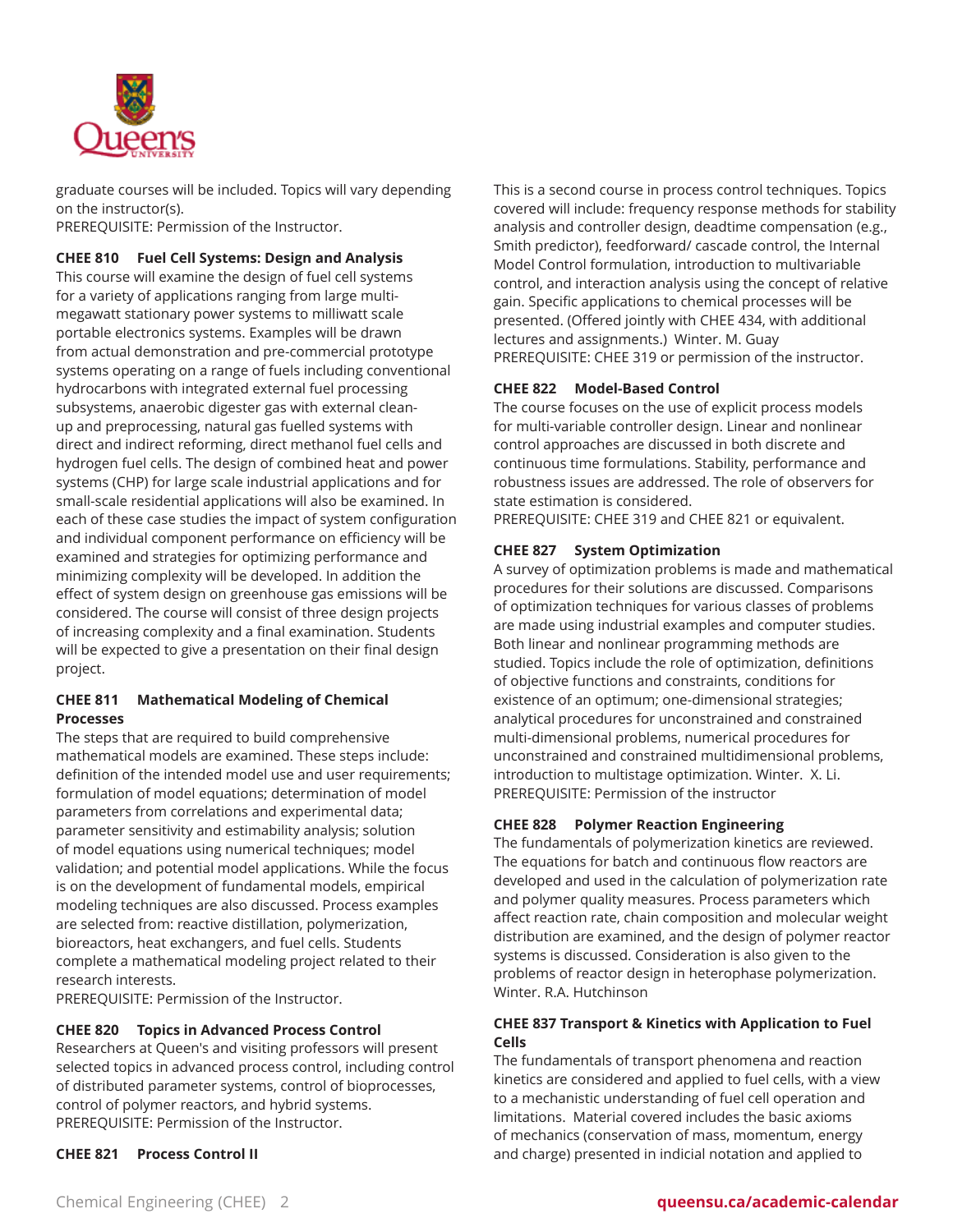

porous media. Emphasis is placed on the description of porous materials and the implications of porous media on transport, including the notion of effective transport coefficients. Ion transport in solid and polymer electrolytes due to electrochemical potential differences is considered.

Diffusion models covered include Fick's law, Stefan Maxwell and Knudsen. Electrochemical reaction kinetics and mechanism are covered including rate-limiting steps, exchange current density and the fundamental definition of over potential. The course will include individual projects. EXCLUSION: MECH 837

#### **CHEE 838 Pollution and Risk Assessment**

Chemicals of potential concern and their effects on human health and the environment are investigated. Principles of quantitative risk assessments are presented – including hazard identification, dose-response assessment, exposure, and risk characterization – in the context of regulations and applications in environmental engineering practice, addressing issues facing all stakeholders. (3.0 credits units. Term course delivered in one 12-week semester, 3 hours/ week)

Prerequisite: undergraduate level chemistry course. Exclusion: RMC course CC541 Toxicology and Risk Assessment

## **CHEE 872 Polymeric Biomaterials**

This course is designed to appeal to students in all fields of this interdisciplinary field, from biomechanics to polymer chemistry. It will provide a thorough background in the underlying fundamental biological and polymer science principles involved in the use of polymers as medical materials. Topics include surface and bulk polymer properties, applications of polymeric biomaterials, the biological principles that dictate host response to a material, and biopolymer degradation. Winter. B. Amsden PREREQUISITE: Permission of the Instructor.

## **CHEE 874 Tissue Engineering**

This course is designed as a graduate level introductory course in tissue engineering: the interdisciplinary field that encompasses biology, chemistry, medical sciences and engineering to design and fabricate living systems to replace damaged or diseased tissues and organs. Topics to be discussed include: tissue anatomy, basic cell biology, cell scaffolds, cell sources and differentiation, design considerations, diffusion and mass transfer limitations, effects of external stimuli, bioreactors, methods used to evaluate the engineered product(s), and implantation. Case studies of specific tissue engineering applications will also be discussed. Students will be required to participate in as well as lead discussions on the course material as well as relevant journal articles. No previous background in biology is required. Winter. L. Fitzpatrick

#### **CHEE 884 Bioremediation**

Bioremediation as an option to treat contaminated soils, ground water, fresh water and the marine environments. Advantages and disadvantages of bioremediation compared to nonbiological processes. Factors affecting choice of in situ or ex situ processes. Assessment of biodegradability; biostimulation vs. bioaugmentation; mineralization vs. partial degradation; factors affecting microbial activity (choice of electron acceptor, toxicity of pollutant, C/N/P ratio, cosubstrates, soil humidity, pH and temperature); bioavailability of pollutant. Biodegradation of specific contaminants (eg. diesel fuel, polychlorinated biphenyls, dyestuffs, aromatic and polyaromatic hydrocarbons) will be studied in detail. This course is co-taught with CIVL 889. Winter. L. Meunier. PREREQUISITE: Permission of the instructor. EXCLUSION: CIVL 889.

#### **CHEE 885 Current Topics in Biochemical Engineering**

The course surveys recent advances in Biochemical Engineering, through lecture material and seminars based on recent published advances, critical analysis and in depth review of recent published literature, academic and industrial guest speakers outlining advances in their respective research areas and through student presented seminars on assigned papers or topics.

## **CHEE 886 Computational Systems Biology for Biological Networks**

Computational systems biology offers tools to predict and design cell behavior for bioengineering. Students will learn how to reconstruct a genome-scale metabolic network, analyze it with matrix decomposition, compute cell phenotypes (metabolism, proteome allocation, stress response), and contextualize big data in networks using machine learning. (3.0 credit units). PREREQUISITE: permission of the instructor

## **CHEE 887 Cellular Bioengineering**

This course will focus on applied cellular and molecular biology for the development of cell-based therapeutics in regenerative medicine. Emphasis will be placed on how engineering principles can be applied, in combination with an understanding of mammalian morphogenesis and physiology, to control and manipulate cellular responses in vitro and in vivo.

## **CHEE 890 Advanced Polymer Structure, Properties and Processing**

The first half of the course examines the elements of polymer science that relate to engineering applications. The second half examines polymer processing operations with an emphasis placed on the analysis of polymer flow.

## **queensu.ca/academic-calendar** Chemical Engineering (CHEE) 3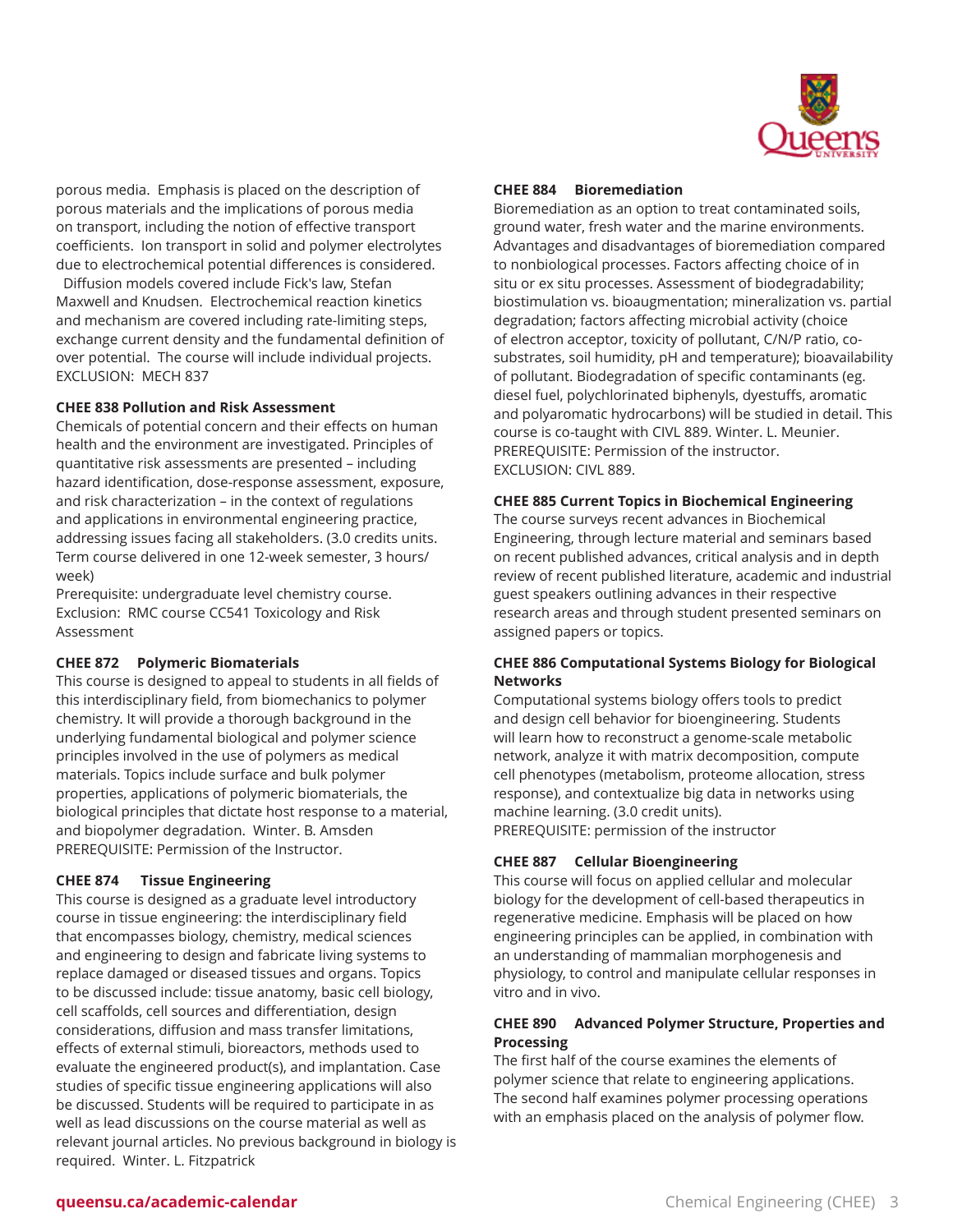

Specific topics include the rheology of thermoplastic melts, viscoelasticity, constitutive equations and polymer blends.

#### **CHEE 897 Seminar**

Graduate students working on theses must give a seminar on their research. The seminar carries no course credit but all graduate students are required to attend.

**CHEE 898 Master's Project**

**CHEE 899 Master's Thesis Research**

# **CHEE 901 Principles and Applications of Polymer Rheology**

Rheology provides a valuable tool for the assessment of the processability of polymers in various operations, as well as the identification of their structure. This 6 week (3 hours/ week) module will discuss the fundamental relations between the rheology and structure of polymers and the principles of rheometry. (1.5 credit unit weight). Winter. J. Giacomin.

**CHEE 902 Bulk and Solution Polymerisation Processes**

This course is intended to help the student to understand how the fundamentals acquired in CHEE 828, are used in the design and operation of melt or solution polymerisation processes of different types (chemistries, operational modes, etc.) Emphasis will be placed on reactor design and operation, but separation technology for product purification will also be studied. Case studies of specific commodity polymers will be used to illustrate the important concepts. (1.5 credit unit weight).

## **CHEE 903 Polymerisation in Dispersed Media**

This is a product-focused course that will include use different (non-polyolefin) concrete examples to help the students understand the reasons for producing polymer in dispersed media, the types of product one can make and the relationship between process operation and polymer structure. Emphasis is placed on reactor design, advanced modelling of dispersed phases systems, and issues related to industrial production such as characterisation, scale-up and control. (1.5 credit unit weight). Winter. M. Cunningham.

## **CHEE 905 Advanced Chemical Engineering Thermodynamics and Applications**

This module presents fundamentals of thermodynamics and advanced applications relevant in Chemical Engineering. The calculus of thermodynamics, equilibrium and stability criteria are derived. Properties of real fluids and mixtures are established. Statistical foundations are introduced, and the thermodynamics of polymers, electrochemical systems, and biological systems are presented. (1.5 credit units). Fall. N. Hudon.

PREREQUISITES: CHEE 210 and CHEE 311 or equivalent (or permission from the instructor).

## **CHEE 906 Entrepreneurship for Chemical Engineers**

This course module focuses on assessing entrepreneurial opportunities in chemical engineering. This includes: business opportunity screening, IP issues, market and competitive analysis, regulatory/ legal issues and financial analysis. Students evaluate the commercial potential of a technology or opportunity of their choice. (1.5 credit unit weight).

## **CHEE 907 Current Topics in Chemical Engineering**

Selected topics in chemical engineering including chemical reaction engineering, combustion, biochemical engineering, process control, environmental engineering, applied statistics, polymer reaction engineering, polymer processing, fluidization and turbulence. Only topics not covered in other graduate courses will be included. Topics will vary depending on the instructor(s). (1.5 credit unit weight). Fall. L. Wells

## **CHEE 909 Colloid and Surface Science Fundamentals**

Various established theories on Colloids (e.g., DLVO, XDLVO) will be analyzed and subsequently used as tools towards the understanding and prediction of phenomena relevant to contact angles, surface wetting, emulsion or particle dispersion stability, and surfactant self -assembly.(1.5 credit units). Fall. A. Docoslis.

## **CHEE 910 Special Topics in Colloid and Surface Phenomena**

This course provides an in-depth examination of selected topics in colloids of great interest to sciences and technology, such as emulsion stability, adsorption, particles electrokinetics and light scattering. In-class discussions and presentations, literature reviews, and individual projects, will provide graduate students with the solid fundamental knowledge and critical thinking required to approach problems related to these phenomena in a rigorous manner. This is not intended to be an introductory course in Colloids. Prior knowledge of Colloids and Surface Science principles is required. (1.5 credit units). Fall. A. Docoslis

## **CHEE 911 Microscale Transport Phenomena**

This 6 week (3 hours/week) module will provide in-depth coverage of microscale transport phenomena motivated by the emerging fields of Microfluidics and Lab-on-a-Chip. During this course, students will intensify and expand their knowledge of the fundamentals of heat, mass, charge and momentum transfer with emphasis on microscale geometries. The difference of macro- and microscale transport phenomena and the limitation of classical mechanics will be highlighted by scaling analysis. Additionally, an introduction into the fundamentals of